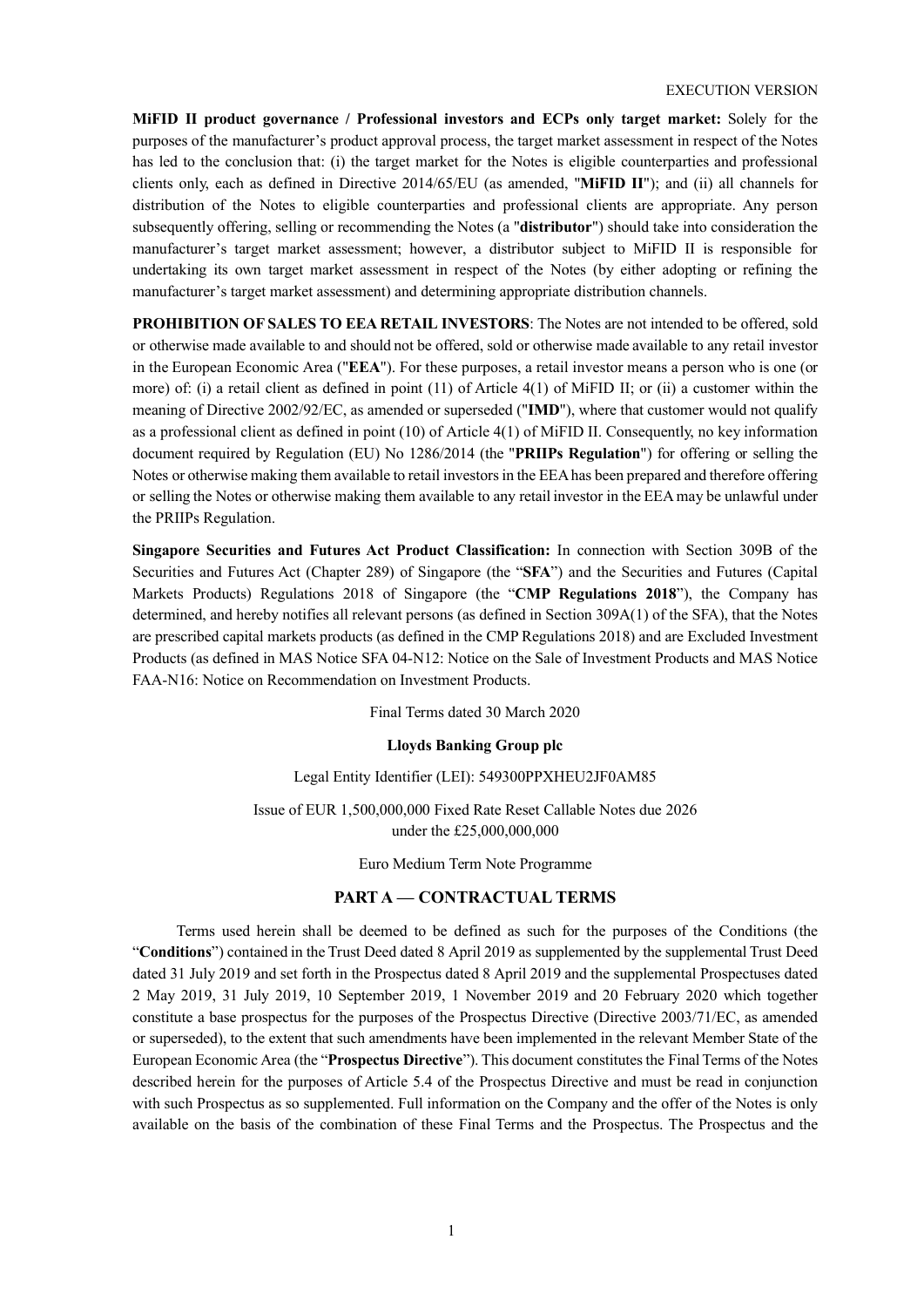supplemental Prospectuses are available for viewing at *www.londonstockexchange.com/exchange/news/marketnews/market-news-home.html* and copies may be obtained from Lloyds Banking Group plc, The Mound, Edinburgh EH1 1YZ.

| $\mathbf{1}$   | Issuer:                                            |                                            | Lloyds Banking Group plc (the "Company")                                                                                                                                                      |
|----------------|----------------------------------------------------|--------------------------------------------|-----------------------------------------------------------------------------------------------------------------------------------------------------------------------------------------------|
| 2              | (i)                                                | Series Number:                             | LBG0013                                                                                                                                                                                       |
|                | (ii)                                               | Tranche Number:                            | 1                                                                                                                                                                                             |
| 3              |                                                    | Specified Currency:                        | Euro ("EUR")                                                                                                                                                                                  |
| $\overline{4}$ | <b>Aggregate Nominal Amount:</b>                   |                                            |                                                                                                                                                                                               |
|                | (i)                                                | Series:                                    | EUR 1,500,000,000                                                                                                                                                                             |
|                | (ii)                                               | Tranche:                                   | EUR 1,500,000,000                                                                                                                                                                             |
| 5              |                                                    | <b>Issue Price:</b>                        | 99.523 per cent. of the Aggregate Nominal Amount                                                                                                                                              |
| 6              | (i)                                                | <b>Specified Denominations:</b>            | EUR 100,000 and integral multiples of EUR 1,000<br>in excess thereof up to and including EUR<br>199,000. No Notes in definitive form will be issued<br>with a denomination above EUR 199,000. |
|                | (i)                                                | Calculation Amount:                        | <b>EUR 1,000</b>                                                                                                                                                                              |
| $\tau$         | (i)                                                | Issue Date:                                | 1 April 2020                                                                                                                                                                                  |
|                | (ii)                                               | <b>Interest Commencement Date:</b>         | <b>Issue Date</b>                                                                                                                                                                             |
| 8              | Maturity Date:                                     |                                            | 1 April 2026                                                                                                                                                                                  |
| 9              | <b>Interest Basis:</b>                             |                                            | 3.500 per cent. to be reset on 1 April 2025 Fixed<br><b>Rate Reset</b>                                                                                                                        |
| 10             | Redemption Basis:                                  |                                            | Redemption at par                                                                                                                                                                             |
| 11             | Change of Interest or Redemption/Payment<br>Basis: |                                            | Not Applicable                                                                                                                                                                                |
| 12             | Alternative Currency Equivalent:                   |                                            | Not Applicable                                                                                                                                                                                |
| 13             | Put/Call Options:                                  |                                            | Call Option (further particulars specified below)                                                                                                                                             |
| 14             | Status of the Notes:                               |                                            | Senior                                                                                                                                                                                        |
| 15             | Senior Notes Waiver of Set-off:                    |                                            | Applicable                                                                                                                                                                                    |
| 16             |                                                    | Senior Notes Restricted Events of Default: | Applicable                                                                                                                                                                                    |
|                |                                                    |                                            |                                                                                                                                                                                               |

# **PROVISIONS RELATING TO INTEREST (IF ANY) PAYABLE**

| 17 | <b>Fixed Rate Note Provisions</b>       | Not Applicable |
|----|-----------------------------------------|----------------|
| 18 | <b>Fixed Rate Reset Note Provisions</b> | Applicable     |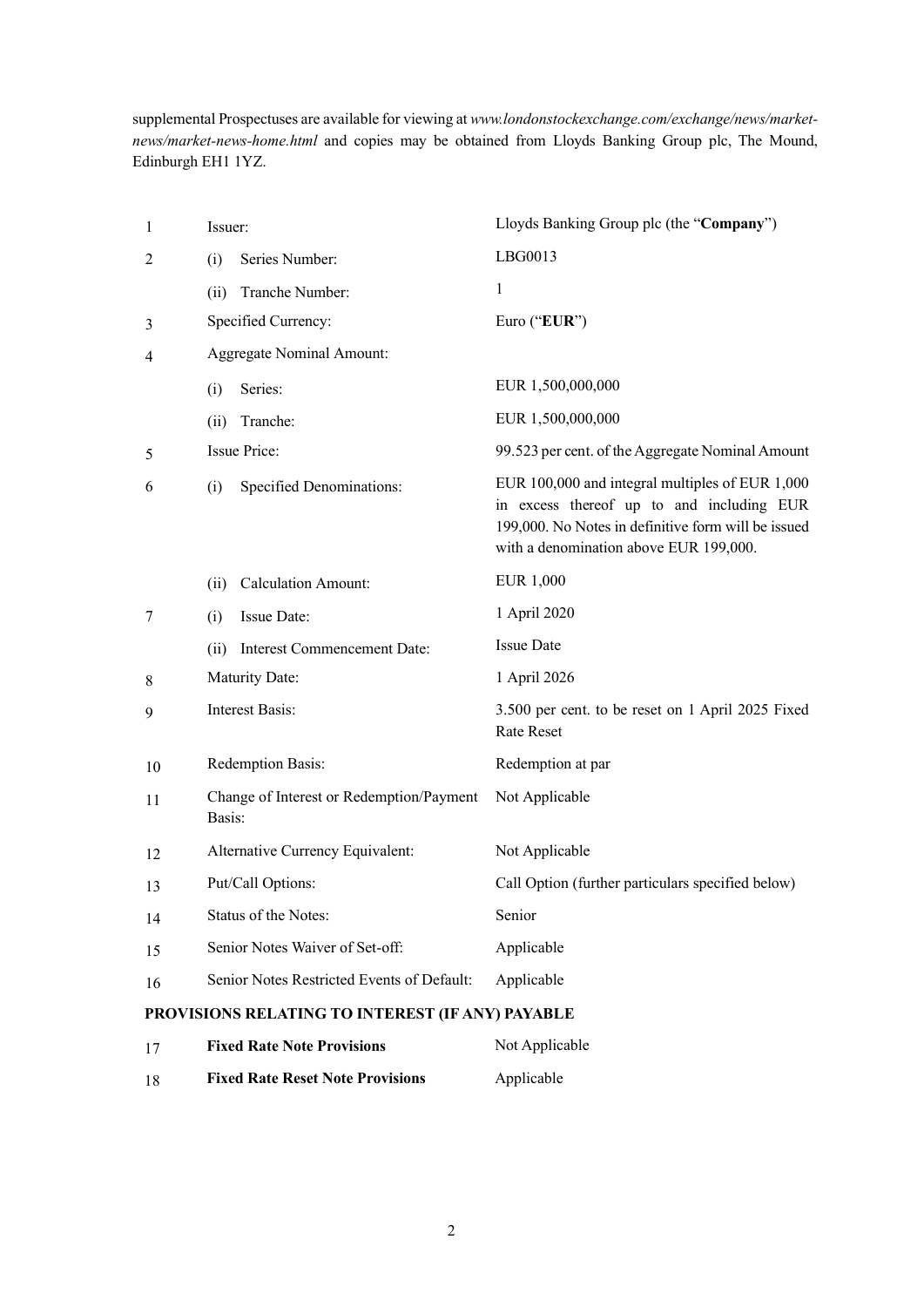|    | (i)    | Initial Rate of Interest:                                                     | 3.500 per cent. per annum payable annually in<br>arrear                                           |
|----|--------|-------------------------------------------------------------------------------|---------------------------------------------------------------------------------------------------|
|    | (ii)   | Interest Payment Date(s):                                                     | 1 April in each year from, and including, 1 April<br>2021 up to, and including, the Maturity Date |
|    |        | (iii) First Reset Date:                                                       | 1 April 2025                                                                                      |
|    |        | (iv) Second Reset Date:                                                       | Not Applicable                                                                                    |
|    | (v)    | Anniversary Date(s):                                                          | Not Applicable                                                                                    |
|    |        | (vi) Reset Determination Dates:                                               | The second TARGET Business Day prior to the<br><b>First Reset Date</b>                            |
|    |        | (vii) Reset Rate:                                                             | Mid-Swap Rate (annualised)                                                                        |
|    |        | (viii) Swap Rate Period:                                                      | 1 year                                                                                            |
|    |        | (ix) Screen Page:                                                             | EUR-EURIBOR-Reuters as displayed on Reuters<br>Screen ICESWAP 2 page                              |
|    |        | $(x)$ Fixed Leg                                                               | Not Applicable                                                                                    |
|    |        | (xi) Floating Leg                                                             | Not Applicable                                                                                    |
|    |        | (xii) Margin:                                                                 | $+3.75$ per cent. per annum                                                                       |
|    |        | (xiii) Fixed Coupon Amount<br>(but)<br>to<br>excluding) the First Reset Date: | EUR 35.00 per Calculation Amount                                                                  |
|    |        | (xiv) Broken Amount:                                                          | Not Applicable                                                                                    |
|    |        | (xv) Day Count Fraction:                                                      | Actual/Actual ICMA                                                                                |
|    |        | (xvi) Determination Dates:                                                    | 1 April in each year                                                                              |
|    | (xvii) | Calculation Agent:                                                            | Citibank, N.A., London Branch                                                                     |
|    |        | (xviii) Benchmark Determination Agent:                                        | Not Applicable                                                                                    |
|    |        | (xix) Business Day Convention:                                                | Following Business Day Convention (unadjusted).<br>See Condition 6(h).                            |
|    |        | (xx) First Reset Period Fallback:                                             | $-0.25%$                                                                                          |
| 19 |        | <b>Floating Rate Note Provisions</b>                                          | Not Applicable                                                                                    |
| 20 |        | <b>Zero Coupon Note Provisions</b>                                            | Not Applicable                                                                                    |
|    |        | PROVISIONS RELATING TO REDEMPTION                                             |                                                                                                   |
| 21 |        | <b>Call Option</b>                                                            | Applicable                                                                                        |
|    | (i)    | Optional Redemption Date(s):                                                  | 1 April 2025                                                                                      |
|    | (ii)   | Optional Redemption Amount(s):                                                | Early Redemption Amount                                                                           |
|    |        | (iii) If redeemable in part:                                                  |                                                                                                   |
|    |        | Minimum Redemption Amount:<br>(a)                                             | Not Applicable                                                                                    |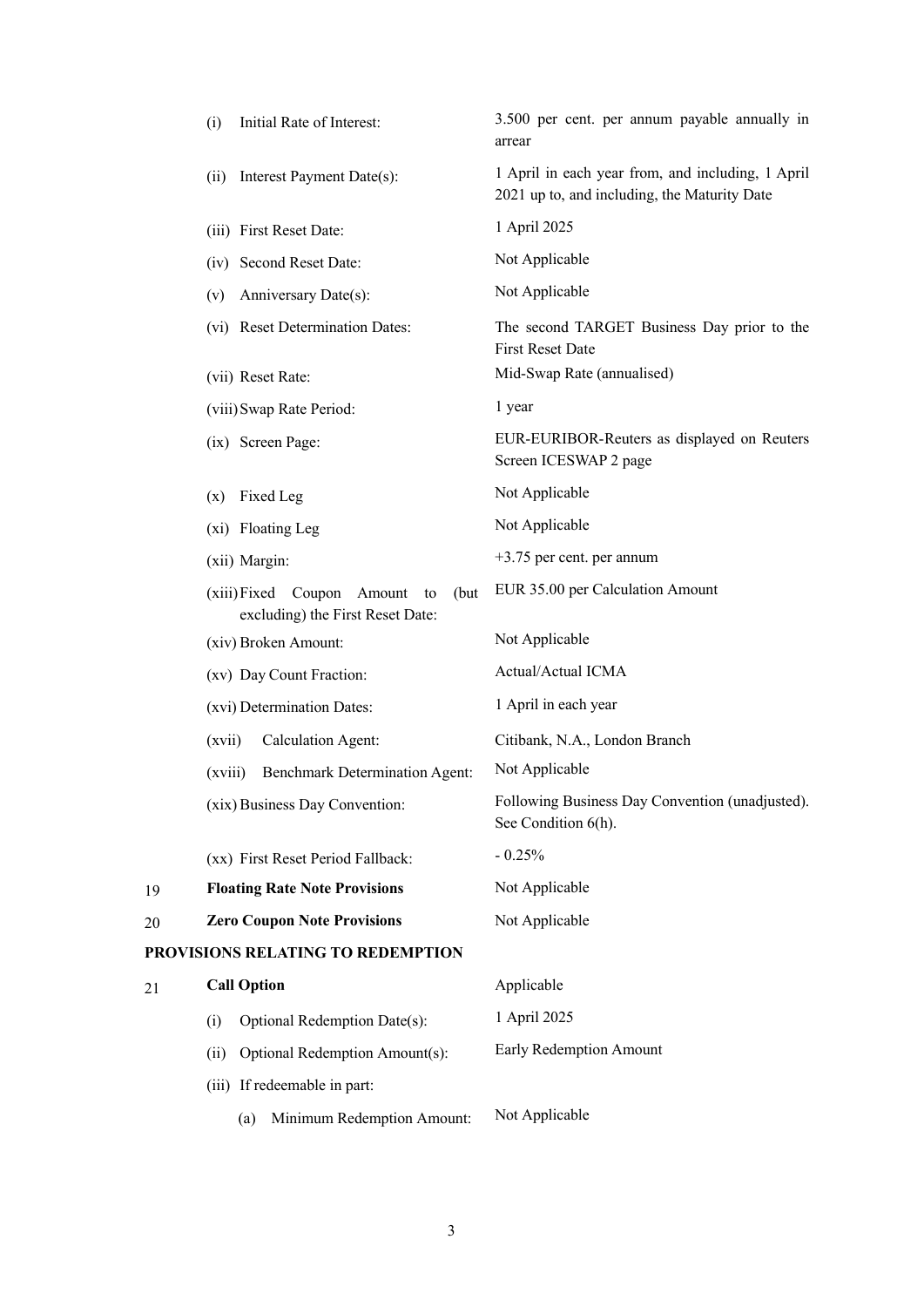|    | <b>Maximum Redemption Amount:</b><br>(b)                                                                                                                                     | Not Applicable                                    |
|----|------------------------------------------------------------------------------------------------------------------------------------------------------------------------------|---------------------------------------------------|
|    | (iv) Notice period:                                                                                                                                                          | Not less than five nor more than 30 Business Days |
| 22 | <b>Put Option</b>                                                                                                                                                            | Not Applicable                                    |
| 23 | <b>Capital Disqualification Event Call</b>                                                                                                                                   | Not Applicable                                    |
| 24 | Loss Absorption Disqualification Event<br>Call                                                                                                                               | Applicable                                        |
|    | Loss Absorption Disqualification Event -<br>Partial Exclusion:                                                                                                               | Applicable                                        |
| 25 | <b>Final Redemption Amount</b>                                                                                                                                               | EUR 1,000 per Calculation Amount                  |
| 26 | <b>Early Redemption Amount</b>                                                                                                                                               |                                                   |
|    | Early Redemption Amount(s) payable on<br>redemption for taxation reasons, following<br>a Capital Disqualification Event or on<br>event of default or other early redemption: | EUR 1,000 per Calculation Amount                  |
| 27 | Capital<br><b>Disqualification</b><br>Event<br>Substitution and Variation                                                                                                    | Not Applicable                                    |

## **GENERAL PROVISIONS APPLICABLE TO THE NOTES**

| 28 | <b>Form of Notes:</b>                                                                                       | <b>Bearer Notes:</b>                                                                                                                                                                   |
|----|-------------------------------------------------------------------------------------------------------------|----------------------------------------------------------------------------------------------------------------------------------------------------------------------------------------|
|    |                                                                                                             | Temporary Global Note exchangeable for a<br>Permanent Global Note which is exchangeable for<br>Definitive Notes in the limited circumstances<br>specified in the Permanent Global Note |
| 29 | New Global Note:                                                                                            | Yes                                                                                                                                                                                    |
| 30 | Additional Financial Centre(s) or other<br>special provisions relating to payment<br>dates:                 | London and TARGET System                                                                                                                                                               |
| 31 | Talons for future Coupons to be attached to<br>Definitive Notes (and dates on which such<br>Talons mature): | N <sub>o</sub>                                                                                                                                                                         |
|    |                                                                                                             | Signed on behalf of the Company:                                                                                                                                                       |

By: Richard Shrimpton Duly authorised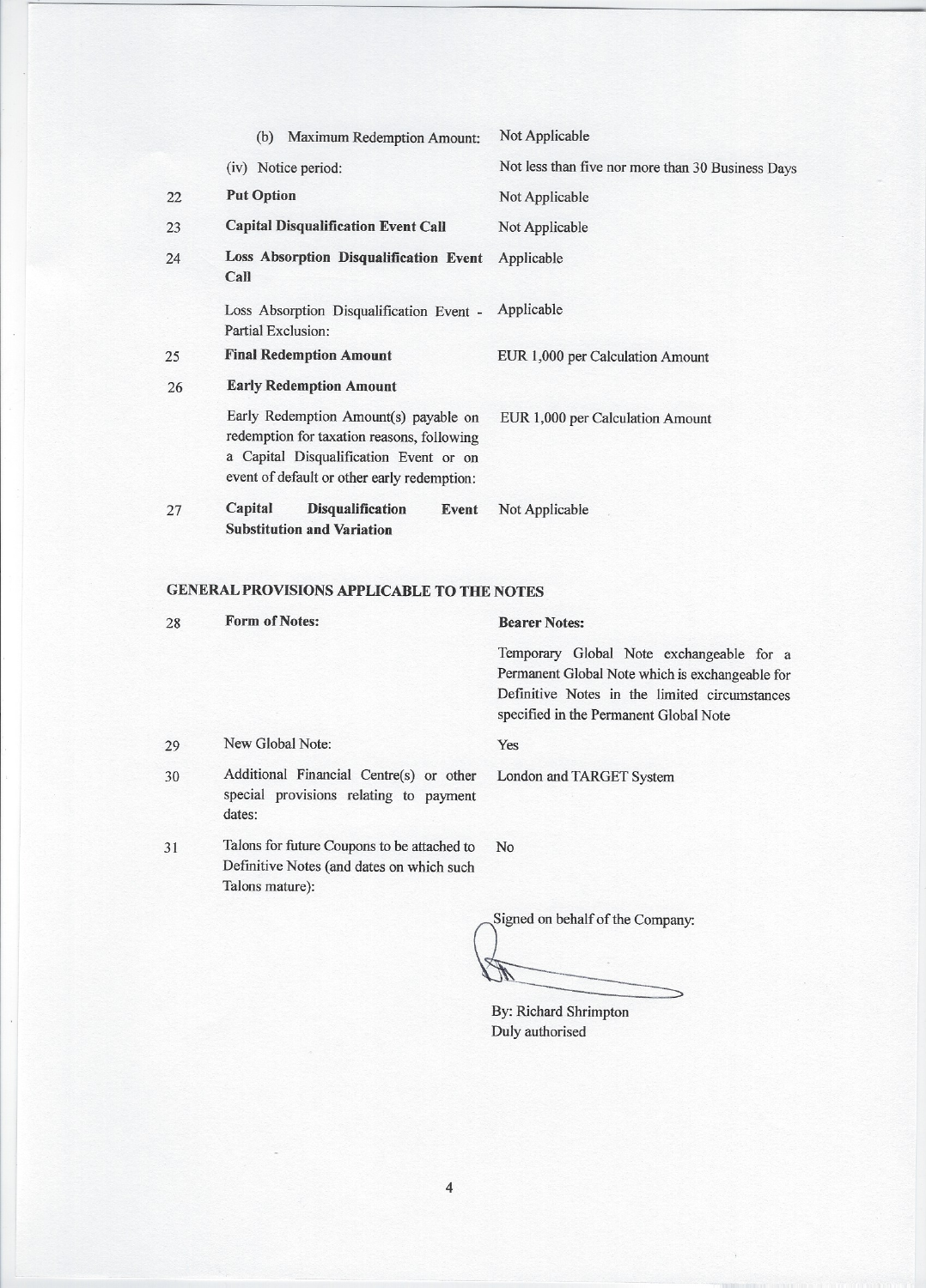## **PART B – OTHER INFORMATION**

| 1              | <b>LISTING</b>                                                       |                                                                                                                                                                    |  |
|----------------|----------------------------------------------------------------------|--------------------------------------------------------------------------------------------------------------------------------------------------------------------|--|
|                | Listing:<br>(i)                                                      | London                                                                                                                                                             |  |
|                | Admission to trading:<br>(i)                                         | Application is expected to be made for the Notes to<br>be admitted to trading on the London Stock<br>Exchange's Regulated Market with effect from 1<br>April 2020. |  |
|                | (iii) Estimate of total expenses related to<br>admission to trading: | GBP 4,790 plus VAT                                                                                                                                                 |  |
| $\overline{2}$ | <b>RATINGS</b>                                                       |                                                                                                                                                                    |  |
|                | Ratings:                                                             | The Notes to be issued have been rated:                                                                                                                            |  |
|                |                                                                      | $S & P: BBB+$                                                                                                                                                      |  |
|                |                                                                      | Moody's: $A3$                                                                                                                                                      |  |
|                |                                                                      | Fitch: $A+$                                                                                                                                                        |  |

## 3 **INTERESTS OF NATURAL AND LEGAL PERSONS INVOLVED IN THE ISSUE**

Save as discussed in "Subscription and Sale", so far as the Company is aware, no person involved in the issue of the Notes has an interest material to the issue.

| $\overline{4}$ | <b>OPERATIONAL INFORMATION</b>                                                                                                                |                                                                                                                                                                                   |
|----------------|-----------------------------------------------------------------------------------------------------------------------------------------------|-----------------------------------------------------------------------------------------------------------------------------------------------------------------------------------|
|                | ISIN:                                                                                                                                         | XS2148623106                                                                                                                                                                      |
|                | Common Code:                                                                                                                                  | 214862310                                                                                                                                                                         |
|                | CFI:                                                                                                                                          | See the website of the Association of National<br>Numbering Agencies (ANNA) or alternatively<br>sourced from the responsible National Numbering<br>Agency that assigned the ISIN. |
|                | FISN:                                                                                                                                         | See the website of the Association of National<br>Numbering Agencies (ANNA) or alternatively<br>sourced from the responsible National Numbering<br>Agency that assigned the ISIN. |
|                | Any clearing system(s) other than<br>Euroclear Bank SA/NV and Clearstream<br>Banking S.A.<br>and the<br>relevant<br>identification number(s): | Not Applicable                                                                                                                                                                    |
|                | Delivery:                                                                                                                                     | Delivery against payment                                                                                                                                                          |
|                | Names and addresses of additional<br>Paying Agent(s) (if any):                                                                                | Not Applicable                                                                                                                                                                    |
|                | Name and address of Calculation Agent:                                                                                                        | Citibank, N.A., London Branch<br>Canada Square<br>Canary Wharf<br>London E14 5LB                                                                                                  |
|                | Intended to be held in a manner which<br>would allow Eurosystem eligibility:                                                                  | Yes. Note that the designation "yes" simply means<br>that the Notes are intended upon issue to be                                                                                 |